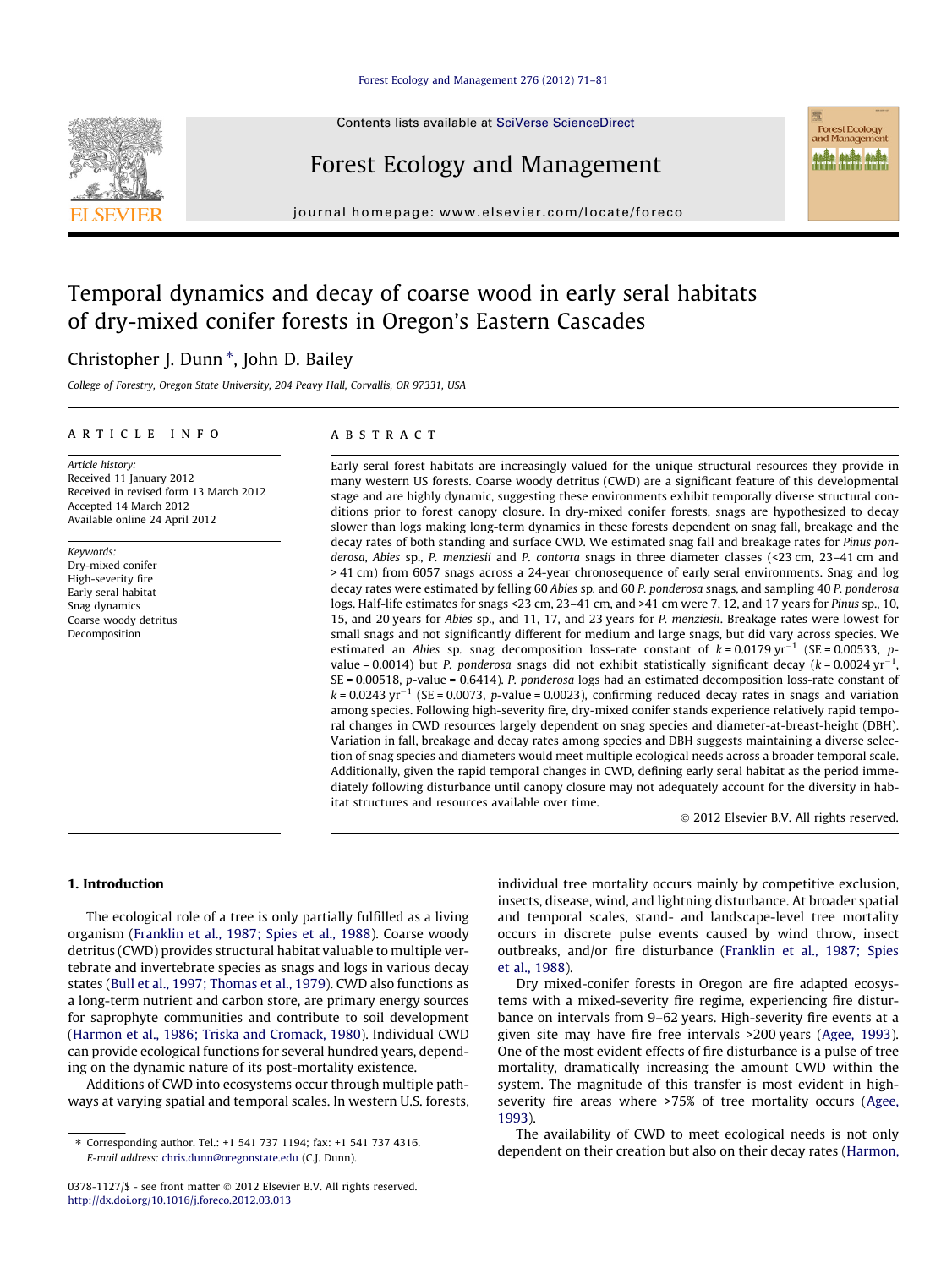[2002\)](#page-9-0). Decay rates are primarily controlled by moisture and temperature regimes of the substrate. Temperate dry-mixed conifer forests experience dry, hot summers and cold, moderately wet winters with precipitation occurring primarily as snowfall. In these systems, snags are hypothesized to have lower decay rates than logs, suggesting long-term CWD decay is partially controlled by the rate of fragmentation of snags into logs [\(Harmon et al., 1986\)](#page-9-0).

In western U.S. forests, contemporary management strategies on public lands tend towards ecologically sustainable management practices that include retention of large dead wood resources as important structural components. Within dry-forest environments, much of these efforts have focused on retention of CWD while restoring forest structure to historical old-growth conditions ([Brown et al., 2003](#page-9-0)), but early seral habitats are increasingly being recognized as important landscape features ([Swanson et al., 2010\)](#page-10-0). These environments contain a multitude of important habitat resources not as abundant in closed canopy forest environments, including CWD biological legacies. These habitats are highly dynamic stages of forest development, exhibiting relatively rapid structural changes as snags break and fall into logs and forest vegetation recovers. The rate of CWD structural change affects habitat quality because vertebrate and invertebrate species utilize CWD resources of various conditions [\(Thomas et al., 1979; Bull et al.,](#page-10-0) [1997\)](#page-10-0). No published study has explicitly evaluated snag dynamics and CWD decay rate changes in Oregon's dry-mixed conifer forests, and only one empirical study has tested this in other environments ([Harmon and Fasth, 2005](#page-9-0)), even though they may lead to dramatic changes in the structural conditions of these environments.

In this study, we estimated snag fall and breakage rates for Abies sp., P. ponderosa, P. menziesii and P. contorta snags across a 24-year chronosequence of unmanaged high-severity fire sites in drymixed conifer forests of Oregon's Eastern Cascades. We also estimated decay rates of P. ponderosa and Abies sp. snags and P. ponderosa logs to further quantify the long-term presence of CWD on the landscape. Linking snag fall and breakage with decay provides a more comprehensive picture of the condition of CWD biological legacies during successional change of early seral environments. This information will improve land managers ability to plan for the presence of these important resources across landscapes over time.

### 2. Methods

#### 2.1. Site and plot selection

We focused on snag and log dynamics in dry-mixed conifer forests of Oregon's Eastern Cascades consistent with the Abies grandis and Abies concolor zones of the Eastern Cascades ([Franklin and Dyr](#page-9-0)[ness, 1988\)](#page-9-0). Sample plots were selected from unmanaged highseverity fire (> 75% overstory mortality) sites occurring during the past 100 years within Deschutes and Winema National Forests and Crater Lake National Park. A total of 7 fire sites were suitable for this study and are displayed in [Fig. 1](#page-2-0), covering a chronosequence beginning 1 year and ending 24 years post-fire. The environmental conditions of these fires are summarized in [Table 1.](#page-2-0) Thirty 0.25-hectare (50 m  $\times$  50 m) plots were randomly selected with equal probability point sampling across the seven fires, resulting in 3–6 plots per fire site. The sampling procedure constrained all plots so they were separated by a minimum of 200 meters. Climate data was obtained from PRISM Climate Group ([PRISM](#page-10-0) [Climate Group, 2010](#page-10-0)).

#### 2.2. Snag dynamics sampling

All snags were marked and measured within each  $50 \times 50$  m square plot using a systematic grid. We recorded species, diameter at breast height (DBH), total height, decay class, condition and time of death for each snag or log. A snag's condition was noted as standing whole, standing broken, or fallen. Broken snags had a visible break point greater than 2 m in height along the main stem. Snags broken below 2 m in height were considered fallen. Species was determined using characteristics described by [Parks et al.](#page-10-0) [\(1997\).](#page-10-0) Fire killed snags were separated from pre-fire killed snags when >5% of the sapwood was consumed or converted to char during the fire.

#### 2.3. Snag and log decay rates

Randomly located  $10 \times 50$ -meter belt transects were used to select snags to sample for decay. The belt transects were located within the same GIS plot polygons as snag inventory plots but were outside of the snag plot boundaries for remeasurement considerations. The target DBH of snags was 41 cm, although samples ranging from 35–51 cm were considered acceptable. The first encountered snag from the random starting point, meeting the size and species requirements, was selected for felling. Twelve Abies sp. and P. ponderosa snags were randomly sampled from each of the recent fire sites (1–7 years post-fire) for a total of 60 snags of each species. After felling, total snag height was divided into 4 equal sections and 3 cross-sections were systematically removed at heights of 25%, 50%, and 75% of total height using a chainsaw. Each snag or log represents a sample unit in this study and we estimate decomposition loss-rate constants based on a change in weighted wood density over time.

We obtained estimates of surface decomposition loss rate-constants for P. ponderosa logs by opportunistically sampling logs felled as hazard trees during fire suppression operations. Limiting our sampling to these logs allowed us to confidently date their year of fall. Only P. ponderosa logs were found in sufficient quantity to warrant sampling. A total of 40 logs were found spanning a chronosequence from 2–7 years post-fire (Black Crater – 12, B & B Complex – 9, Davis Lake – 12 and Crane Complex – 7). The same information was collected for logs as snags and 3 cross-sections were removed from these logs using the same procedures described for snags.

Volume of each cross-section was calculated as the volume of a cylinder after removal of outer and inner bark. Diameter was determined using a diameter tape and longitudinal thickness (i.e. height of the cylinder) was estimated from the average of 6 longitudinal caliper measurements taken systematically around the outer edge of the cross-section. Each cross-section was weighed to the nearest gram. P. ponderosa sapwood and heartwood were separated with a hammer and chisel and analyzed separately in anticipation of their decay rate differences [\(Harmon et al., 1986](#page-9-0)). Subsamples were taken from each cross section to estimate moisture content and consisted of multiple small pieces removed in proportion to the observed variation in moisture content of the entire cross-section. Each aggregate subsample ranged between 100 and 150 g wet, weighed to the nearest 0.01 g. Subsamples were oven dried at 55  $\degree$ C until reaching a low, stable moisture condition ( $\sim$ 5 days) and compared to their wet weight to determine percent moisture content. Each cross-section was scaled by its subsample percent moisture content to obtain whole cross-section oven-dry weight [\(Harmon and Sexton, 1996\)](#page-9-0). Wood density of each cross-section was calculated as oven-dry weight per unit pre-dried volume (g  $cm^{-3}$ ).

Total snag and log wood densities were estimated as the weighted wood density of the three cross-sections removed from the sample. Each cross-section represents a different proportion of total snag or log mass since outerwood diameter decreases with tree height. We scaled each cross-section relative to the average area of all three cross-sections removed from an individual snag or log. Weighted density for the entire sample was the sum of the scaled cross-section wood densities ( $g \text{ cm}^{-3}$ ).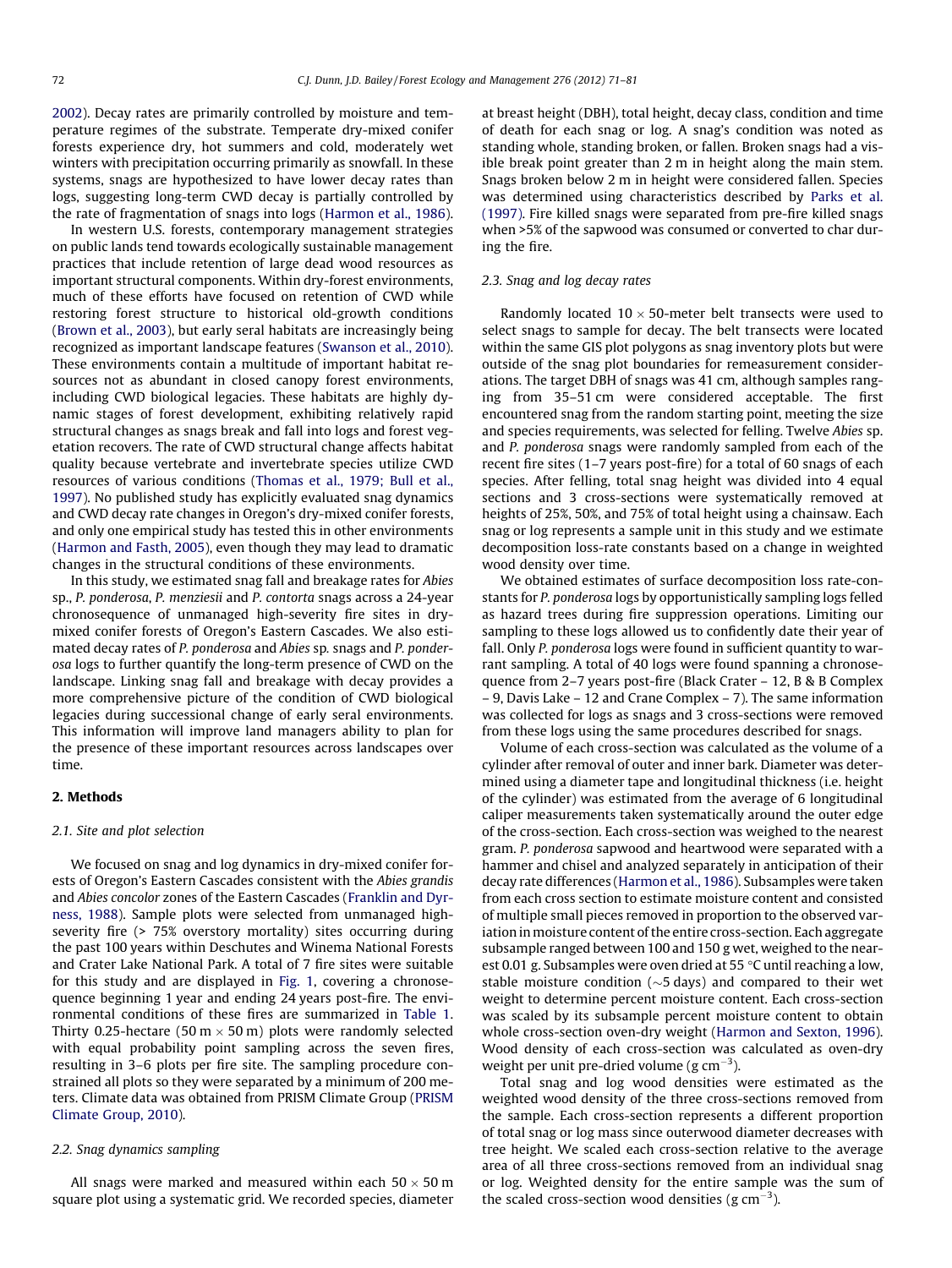<span id="page-2-0"></span>

Fig. 1. A total of seven high-severity fire sites within dry-mixed conifer forests were sampled spanning a 24-year chronosequence. The "Eastern Cascades Slopes and Foothills Ecoregion'' is consistent with ecoregions developed by the Western Ecology Division of the EPA ([Omernik, 1987](#page-10-0)).

#### Table 1 The environmental characteristics of fires sampled for this study.

|                          |           |                  | Year    | Total    | Average         | Average    | Average               | Average         |
|--------------------------|-----------|------------------|---------|----------|-----------------|------------|-----------------------|-----------------|
| Fire site                | Fire year | Location         | Sampled | Hectares | Elevation $(m)$ | $PPT$ (mm) | $T_{\text{max}}$ (°C) | $T_{\min}$ (°C) |
| <b>GW</b> Fire           | 2007      | Deschutes N.F.   | 2008    | 2977     | 1301            | 1052.07    | 12.72                 | 0.43            |
| <b>Black Crater Fire</b> | 2006      | Deschutes N.F.   | 2008    | 3807     | 1445            | 909.54     | 11.82                 | $-0.60$         |
| B & B Complex            | 2003      | Deschutes N.F.   | 2008    | 36733    | 1159            | 1147.56    | 13.18                 | 0.72            |
| Davis Lake Fire          | 2003      | Deschutes N.F.   | 2008    | 8572     | 1551            | 843.53     | 12.12                 | $-0.84$         |
| Crane Complex            | 2001      | Deschutes N.F.   | 2008    | 289      | 1478            | 804.73     | 12.82                 | $-0.54$         |
| Cherry Creek Fire        | 1994      | Winema N.F.      | 2007    | 134      | 1722            | 1418.16    | 11.20                 | $-0.14$         |
| Panhandle 2              | 1984      | Crater Lake N.P. | 2008    | 49       | 1419            | 889.89     | 14.19                 | $-1.13$         |

### 3. Data analysis

## 3.1. Snag dynamics

Our study design resulted in a 3-level hierarchical spatial structure of 6057 snags nested within 30 random plots, nested within 7 fire sites. Dominant tree species sampled in this study included Abies sp., P. ponderosa, P. menziesii and P. contorta. Random environmental variables such as isolated high wind events or root rot pockets can simultaneously affect multiple snags within plots or across fire sites, potentially resulting in spatial autocorrelation of snag fall or breakage at the plot and/or site level. We tested for additional random variation not accounted for by years since fire and snag level predictors and found statistically significant random effects at the plot and site level, even with limited high level site replication (i.e. Davis Lake and B&B Complex at 5 years post-fire).

Separate analyses were conducted for snag fall and breakage at the individual snag level using a generalized-linear mixed model (PROC GLMMIX, [SAS Institute Inc., 2008\)](#page-10-0) with a binomial distribution and logit link function. Site level summaries for the proportion of snags fallen and broken are provided in [Table 2 and 3](#page-3-0). We used the RSPL estimation method and Kenward–Roger procedure for estimating degrees of freedom. Random error terms were included for plot and site as well as plot level predictor variables in the following full model:

$$
logit(Y_{ijk}) = \mu + \beta_i + \gamma_j + \lambda_k + \beta_i \gamma_j + \beta_i \lambda_k + \gamma_j \lambda_k + \beta_i \gamma_j \lambda_k + \rho
$$
  
+  $\nu + \omega + \eta + c + f + t + \varepsilon_m + \varepsilon_{\eta} + \varepsilon_{ijk}$  (1)

where,

 $Y_{ijk}$  is the proportion of fallen or broken snags in the *i*th year for the jth species in the kth diameter class

 $\mu$  is the intercept

 $\beta_i$  is the effect of the *i*th year since the fire

 $\gamma_j$  is the effect of the jth species (j = P. menziesii, P. ponderosa, P. contorta, Abies sp.)

 $\lambda_k$  is the effect of the kth diameter class ( $k \le 23$  cm, 23–41 cm,  $\geqslant$ 41 cm)

 $\beta_i \gamma_j$  is the interaction effect of the *i*th year since fire and the *j*th species

 $\beta_i \lambda_k$  is the interaction effect of the *i*th year since fire and the *k*th diameter class

 $\gamma_i \lambda_k$  is the interaction effect for the *j*th species of the *k*th diameter class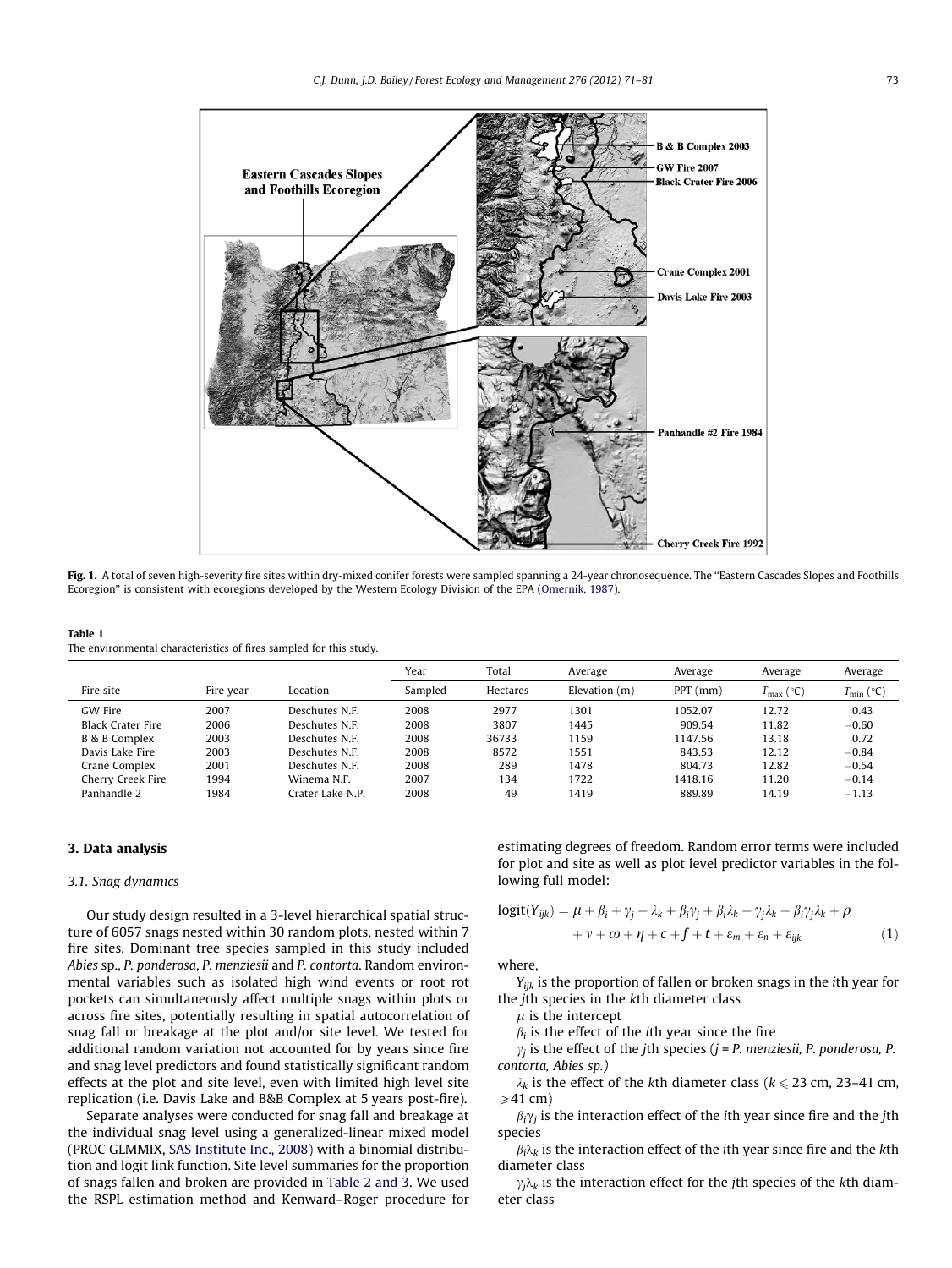#### <span id="page-3-0"></span>Table 2

|  |  | Summarized proportions of observed fallen snags for species and size classes by fire sites. |
|--|--|---------------------------------------------------------------------------------------------|
|  |  |                                                                                             |

|                |           | Fire site and years since fire when sampled |                       |                     |       |         |                          |            |       |         |               |              |       |             |       |           |
|----------------|-----------|---------------------------------------------|-----------------------|---------------------|-------|---------|--------------------------|------------|-------|---------|---------------|--------------|-------|-------------|-------|-----------|
|                | Diameter  | GW                                          |                       | <b>Black Crater</b> |       |         | <b>B &amp; B Complex</b> | Davis Lake |       |         | Crane Complex | Cherry Creek |       | Panhandle 2 |       | Total N   |
| Species        | Class     | 1 year                                      |                       | 2 years             |       | 5 years |                          | 5 years    |       | 7 years |               | 15 years     |       | 24 years    |       | (Sp/Size) |
|                |           |                                             | Proportion Fallen (N) |                     |       |         |                          |            |       |         |               |              |       |             |       |           |
| Abies sp.      | $<$ 23 cm | 0.000(188)                                  |                       | 0.051               | (642) | 0.197   | (152)                    | 0.293      | (624) | 0.337   | (1497)        | 0.868        | (91)  | 0.993       | (141) | 3335      |
|                | 23-41 cm  | 0.000                                       | (64)                  | 0.019               | (107) | 0.055   | (55)                     | 0.109      | (92)  | 0.025   | (119)         | 0.654        | (81)  | 0.881       | (59)  | 576       |
|                | $>41$ cm  | 0.000                                       | (47)                  | 0.000               | (45)  | 0.000   | (19)                     | 0.050      | (20)  | 0.200   | (5)           | 0.381        | (21)  | 0.556       | (9)   | 166       |
| N(Sp/Site)     |           |                                             | (299)                 |                     | (794) |         | (226)                    |            | (736) |         | (1621)        |              | (193) |             | (209) | 4077      |
| P. ponderosa   | $<$ 23 cm | 0.057                                       | (228)                 | 0.211               | (19)  | 0.391   | (23)                     | 0.400      | (10)  | 0.536   | (56)          | 1.000        | (9)   | 1.000       | (4)   | 349       |
|                | 23-41 cm  | 0.000                                       | (16)                  | 0.000               | (9)   | 0.000   | (23)                     | 0.222      | (9)   | 0.263   | (19)          | 0.641        | (39)  | 1.000       | (4)   | 119       |
|                | $>41$ cm  | 0.024                                       | (42)                  | 0.000               | (39)  | 0.000   | (21)                     | 0.058      | (52)  | 0.219   | (64)          | 0.346        | (26)  | 0.680       | (25)  | 269       |
| N(Sp/Site)     |           |                                             | (286)                 |                     | (66)  |         | (67)                     |            | (71)  |         | (139)         |              | (74)  |             | (33)  | 737       |
| P. menzesii    | $<$ 23 cm | 0.053                                       | (19)                  |                     |       | 0.154   | (13)                     | 0.315      | (222) | 0.193   | (456)         | 0.500        | (18)  |             |       | 728       |
|                | 23-41 cm  |                                             |                       |                     |       | 0.030   | (33)                     | 0.138      | (29)  | 0.066   | (91)          | 0.286        | (14)  |             |       | 167       |
|                | $>41$ cm  | 0.000                                       | (1)                   |                     |       | 0.000   | (33)                     | 0.000      | (13)  | 0.333   | (6)           | 0.167        | (6)   | 1.000       | (1)   | 60        |
| N(Sp/Site)     |           |                                             | (20)                  |                     |       |         | (79)                     |            | (264) |         | (553)         |              | (38)  |             | (1)   | 955       |
| P. contorta    |           |                                             |                       |                     |       |         |                          |            |       |         |               |              |       |             |       |           |
|                | $<$ 23 cm |                                             |                       | 0.048               | (63)  |         |                          | 0.217      | (23)  | 0.521   | (96)          |              |       | 1.000       | (72)  | 254       |
|                | 23-41 cm  | 1.000                                       | (1)                   |                     |       |         |                          | 0.200      | (10)  | 0.200   | (5)           |              |       | 0.938       | (16)  | 32        |
|                | $>41$ cm  |                                             |                       |                     |       |         |                          |            |       |         |               |              |       | 1.000       | (2)   | 2         |
| N(Sp/Site)     |           |                                             | (1)                   |                     |       |         |                          |            | (33)  |         | (101)         |              |       |             | (90)  | 288       |
| Total N (Site) |           |                                             | 606                   |                     | 923   |         | 372                      |            | 1104  |         | 2417          |              | 304   |             | 331   | 6057      |

#### Table 3

Summarized proportions of observed broken snags for species and size classes by fire sites.

|                |                   | Fire site and years since fire when sampled |                       |                                |       |         |                          |                       |       |         |               |                          |      |                         |      |                      |
|----------------|-------------------|---------------------------------------------|-----------------------|--------------------------------|-------|---------|--------------------------|-----------------------|-------|---------|---------------|--------------------------|------|-------------------------|------|----------------------|
| Species        | Diameter<br>Class | GW<br>1 year                                |                       | <b>Black Crater</b><br>2 years |       | 5 years | <b>B &amp; B Complex</b> | Davis Lake<br>5 years |       | 7 years | Crane Complex | Cherry Creek<br>15 years |      | Panhandle 2<br>24 years |      | Total N<br>(Sp/Size) |
|                |                   |                                             | Proportion broken (N) |                                |       |         |                          |                       |       |         |               |                          |      |                         |      |                      |
| Abies sp.      | $<$ 23 cm         | 0.005                                       | (188)                 | 0.033                          | (609) | 0.033   | (122)                    | 0.043                 | (441) | 0.033   | (993)         | 0.750                    | (12) | 0.000                   | (1)  | 2366                 |
|                | 23-41 cm          | 0.000                                       | (64)                  | 0.076                          | (105) | 0.269   | (52)                     | 0.829                 | (82)  | 0.112   | (116)         | 1.000                    | (27) | 0.857                   | (7)  | 453                  |
|                | $>41$ cm          | 0.021                                       | (47)                  | 0.111                          | (45)  | 0.263   | (19)                     | 0.842                 | (19)  | 0.750   | (4)           | 1.000                    | (13) | 0.750                   | (4)  | 151                  |
| N(Sp/Site)     |                   |                                             | (299)                 |                                | (759) |         | (193)                    |                       | (542) |         | (1113)        |                          | (52) |                         | (12) | 2970                 |
| P. ponderosa   | $<$ 23 cm         | 0.056                                       | (215)                 | 0.200                          | (15)  | 0.071   | (14)                     | 0.333                 | (6)   | 0.231   | (26)          | All Fallen               |      | All Fallen              |      | 276                  |
|                | 23-41 cm          | 0.000                                       | (16)                  | 0.111                          | (9)   | 0.652   | (23)                     | 0.714                 | (7)   | 0.357   | (14)          | 1.000                    | (14) | All Fallen              |      | 83                   |
|                | $>41$ cm          | 0.049                                       | (41)                  | 0.128                          | (39)  | 0.571   | (21)                     | 0.224                 | (49)  | 0.220   | (50)          | 0.882                    | (17) | 0.625                   | (8)  | 225                  |
| N(Sp/Site)     |                   |                                             | (272)                 |                                | (63)  |         | (58)                     |                       | (62)  |         | (90)          |                          | (31) |                         | (8)  | 584                  |
| P. menzesii    | $<$ 23 cm         | 0.000                                       | (18)                  |                                |       | 0.273   | (11)                     | 0.013                 | (152) | 0.044   | (368)         | 0.333                    | (9)  |                         |      | 558                  |
|                | $23 - 41$ cm      |                                             |                       |                                |       | 0.344   | (32)                     | 0.360                 | (25)  | 0.141   | (85)          | 1.000                    | (10) |                         |      | 152                  |
|                | $>41$ cm          | 0.000                                       | (1)                   |                                |       | 0.303   | (33)                     | 0.308                 | (13)  | 0.500   | (4)           | 1.000                    | (5)  |                         |      | 56                   |
| N(Sp/Site)     |                   |                                             | (19)                  |                                |       |         | (76)                     |                       | (62)  |         | (457)         |                          | (24) |                         |      | 766                  |
| P. contorta    |                   |                                             |                       |                                |       |         |                          |                       |       |         |               |                          |      |                         |      |                      |
|                | $<$ 23 cm         |                                             |                       | 0.000                          | (60)  |         |                          | 0.111                 | (18)  | 0.087   | (46)          |                          |      | All Fallen              |      | 124                  |
|                | 23-41 cm          | 0.000                                       | (1)                   |                                |       |         |                          | 0.000                 | (8)   | 0.000   | (4)           |                          |      | 0.000                   | (1)  | 14                   |
| N(Sp/Site)     |                   |                                             | (1)                   |                                | (60)  |         |                          |                       | (26)  |         | (50)          |                          |      |                         | (1)  | 138                  |
| Total N (Site) |                   |                                             | 591                   |                                | 882   |         | 327                      |                       | 820   |         | 1710          |                          | 107  |                         | 21   | 4458                 |

 $\beta_i \gamma_j \lambda_k$  is the interaction effect of the *i*th year since fire for the *j*th species of the kth diameter class

 $\rho$  is the total plot basal area

 $v$  is the total trees per hectare

 $\omega$  is the slope

 $\eta$  is the elevation

c is site average precipitation (mm)

 $f$  is site average maximum temperature

t is site average minimum temperature

 $\varepsilon_m$  represents random variation among plots

 $\varepsilon_n$  represents random variation among sites

 $\varepsilon_{ijk}$  is the random error term representing the variability among years within species and diameter classes

When analyzed using PROC GLIMMIX, the full model failed to converge even with adjustments to the optimization settings, so we reduced model complexity in a stepwise procedure to retain as much of the model structure as possible [\(Bolker et al., 2008\)](#page-9-0). After removing the three-way interaction of years since fire, species, and size class the model successfully converged. No widely accepted model selection criteria is available for generalized linear mixed models with random effects [\(Bolker et al., 2008](#page-9-0)), so we continued with manual stepwise model selection identifying statistically significant predictor variables that minimized deviance and maintained good model fit (i.e. generalized chi squared/DF value close to 1). For comparison, this process was followed for a 2 and 3-level hierarchical model with an events/trials response variable pooled for each species and diameter class at the plot and site level.

Linear regression analysis was used to estimate break height as a function of years since fire, species and DBH (PROC MIX, [SAS](#page-10-0) [Institute Inc., 2008](#page-10-0)). A total of 484 snags were broken at the time of field sampling and used in this analysis with site and plot random effect terms to account for any positive correlations among residuals. Model assumptions for normality and equal variance were evaluated and break heights were log transformed to meet these assumptions ([Ramsey and Shafer, 2002\)](#page-10-0).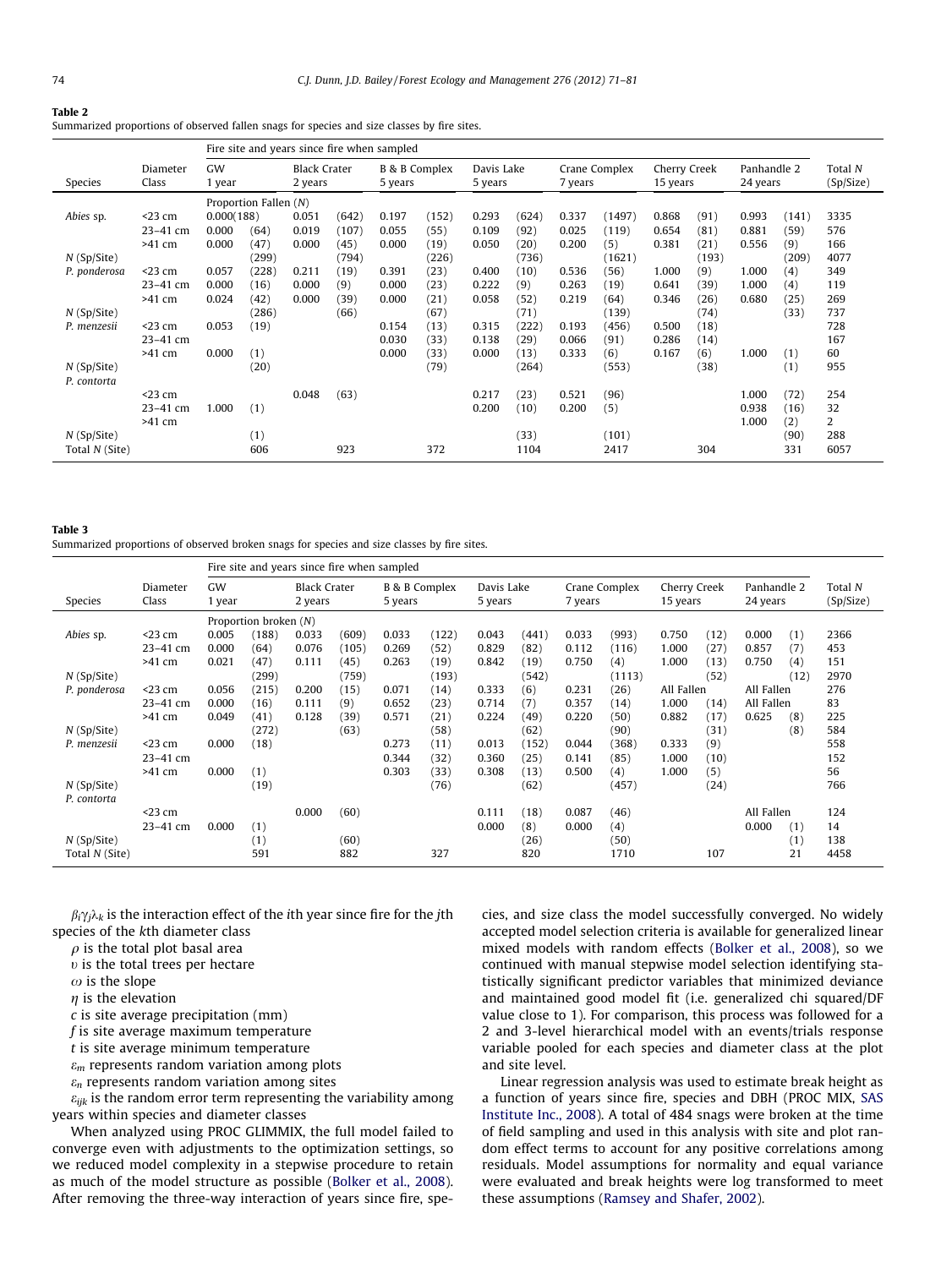#### <span id="page-4-0"></span>3.2. Decomposition

CWD mass loss occurs as wood decays via heterotrophic respiration and as wood fragments into smaller particles ([Harmon et al.,](#page-9-0) [1986\)](#page-9-0). CWD fragmentation rates are beyond the scope of this study so our estimates represent decay rates from wood density loss only. The negative exponential model is the most commonly used and accepted decay model [\(Means et al., 1980; Harmon et al.,](#page-10-0) [1986\)](#page-10-0). In this model, density loss is described by the equation.

$$
Y_t = Y_i * \exp^{(-kt)} \tag{2}
$$

where,

 $Y_t$  = density at time t (g cm<sup>-3</sup>),

- $Y_i$  = initial density (g cm<sup>-3</sup>),
- $k$  = decomposition loss-rate constant  $(\mathrm{yr}^{-1})$

 $t =$  time in yearsDecomposition loss-rate constants ( $k$ -constants) were estimated for Abies sp. snags, P. ponderosa snags and logs, and P. ponderosa snag and log sapwood and heartwood in separate analyses using simple linear regression (PROC REG, [SAS Insti](#page-10-0)[tute Inc., 2008](#page-10-0)). Wood density values were log transformed so that the magnitude of the slope represented the k-constant for the negative exponential model ([Harmon et al., 1986\)](#page-9-0). Model assumptions of normality and equal variance were evaluated and met before continuing with interpretation of the parameter estimates and model results.

#### 4. Results

### 4.1. Snag fall

The cumulative probability of snag fall increased with time for all snags but varied by species and DBH class. Pinus spp. were not statistically different from each other and had the most rapid increase in cumulative probabilities of snag fall over time for all DBH classes. The cumulative probabilities were slightly lower for Abies sp. snags indicating a slower fall rate for this species, but P. menziesii snags exhibited the slowest fall rate of all DBH classes sampled in this study. DBH class is negatively correlated with fall rate for all species, resulting in the largest DBH class having the slowest fall rate. Table 4 provides coefficients for the significant predictor variables and random error terms for estimating the cumulative probability of fallen snags on the logit scale. Plot and site random error terms were statistically significant, indicating additional environmental effects influence snag fall at the plot and landscape scale.

Half-life estimates (i.e. year when 50% of the snag population has fallen) provide a metric for comparing fall rates across popula-

#### Table 4

Parameter estimates for predicting the mean proportion of fallen snags on the logit scale.

#### Table 5

Estimated snag half-lives and the percent of snags with broken tops in those years. A range is given when the model estimates half-life occurs between successive years.

| Species      | Size class   | Half-life year | Percent broken |
|--------------|--------------|----------------|----------------|
| Abies sp.    |              |                |                |
|              | $<$ 23 cm    | $10 - 11$      | $9 - 11$       |
|              | $23 - 41$ cm | $15 - 16$      | $67 - 70$      |
|              | $>41$ cm     | $20 - 21$      | $76 - 79$      |
| P. ponderosa |              |                |                |
|              | $<$ 23 cm    | $7 - 8$        | $10 - 12$      |
|              | $23 - 41$ cm | $12 - 13$      | $69 - 73$      |
|              | $>41$ cm     | $17 - 18$      | $77 - 80$      |
| P. menziesii |              |                |                |
|              | $<$ 23 cm    | $11 - 12$      | $10 - 11$      |
|              | $23 - 41$ cm | $17 - 18$      | $71 - 74$      |
|              | $>41$ cm     | $23 - 24$      | $81 - 84$      |
| P. contorta  |              |                |                |
|              | $<$ 23 cm    | 7–8            | $3.5 - 4$      |
|              | $23 - 41$ cm | $12 - 13$      | 0              |

tions of interest and among studies. Pinus spp. have the fastest fall rates, resulting in the lowest half-life estimates among all species sampled in this study. For Pinus sp. small (<23 cm DBH) snags, half-life estimates are 7-8 years post-disturbance, increasing by 5 and 10 years for medium and large snags respectively. On average, Abies sp. half-life estimates occur three years later for all diameter classes. P. menziesii snags have the slowest fall rates so half-life estimates are 1, 2 and 3 years greater than Abies sp. snags for small, medium (23–41 cm DBH) and large (>41 cm DBH) snags respectively. The effect of DBH is greater for P. menziesii half-lives, increasing by 6 years for each diameter class increase. Estimated half-lives are provided in Table 5 along with the estimated percent of broken snags at that time for comparison.

The 3-level hierarchical model resulted in a ratio of the generalized chi-square statistic and degrees of freedom equal to 0.94, indicating limited overdispersion and adequate model fit ([SAS Institute](#page-10-0) [Inc., 2008\)](#page-10-0). [Fig. 2](#page-5-0) is provided as an example of how the data distribution at the plot and site level results in our regression estimates and standard errors. Predictor variables remained the same when the data was pooled and analyzed at the plot and site level but these models did not capture all random effects or account for positive correlation of residuals at the plot and site levels. There was no statistically significant difference between the Pinus sp. analyzed in this data set but we had a limited sample size for P. contorta. We analyzed P. contorta individually to make sure the fall rate wasn't being masked by the larger data set and the resultant estimates were not significantly different, so we kept this

| Fixed effect                      | Estimate  | Std error                      | <i>p</i> -value |           |
|-----------------------------------|-----------|--------------------------------|-----------------|-----------|
| Intercept                         | $-5.2536$ | 0.4982                         | < 0.0001        |           |
| Years since fire                  | 0.227     | 0.03805                        | 0.0001          |           |
| Abies sp.                         | 0.5332    | 0.09955                        | < 0.0001        |           |
| P. ponderosa                      | 1.3359    | 0.1764                         | < 0.0001        |           |
| P. contorta                       | 1.4271    | 0.2008                         | < 0.0001        |           |
| <23 cm DBH                        | 1.4092    | 0.3671                         | 0.0001          |           |
| $23-41$ cm DBH                    | 0.04737   | 0.4175                         | 0.9097          |           |
| Years since fire $* < 23$ cm      | 0.1004    | 0.03262                        | 0.0021          |           |
| Years since fire $* 23-41$ cm     | 0.07454   | 0.03186                        | 0.0193          |           |
| Type 3 tests of fixed effects     |           | Covariance parameter estimates |                 |           |
| Fixed effect                      | Pr > F    | Cov parm                       | Estimate        | Std error |
| Years since fire                  | 0.0002    | Site                           | 0.3222          | 0.2595    |
| Species                           | < 0.0001  |                                |                 |           |
| Diameter class                    | < 0.0001  | Plot                           | 0.1623          | 0.07196   |
| Years since fire * diameter class | 0.007     |                                |                 |           |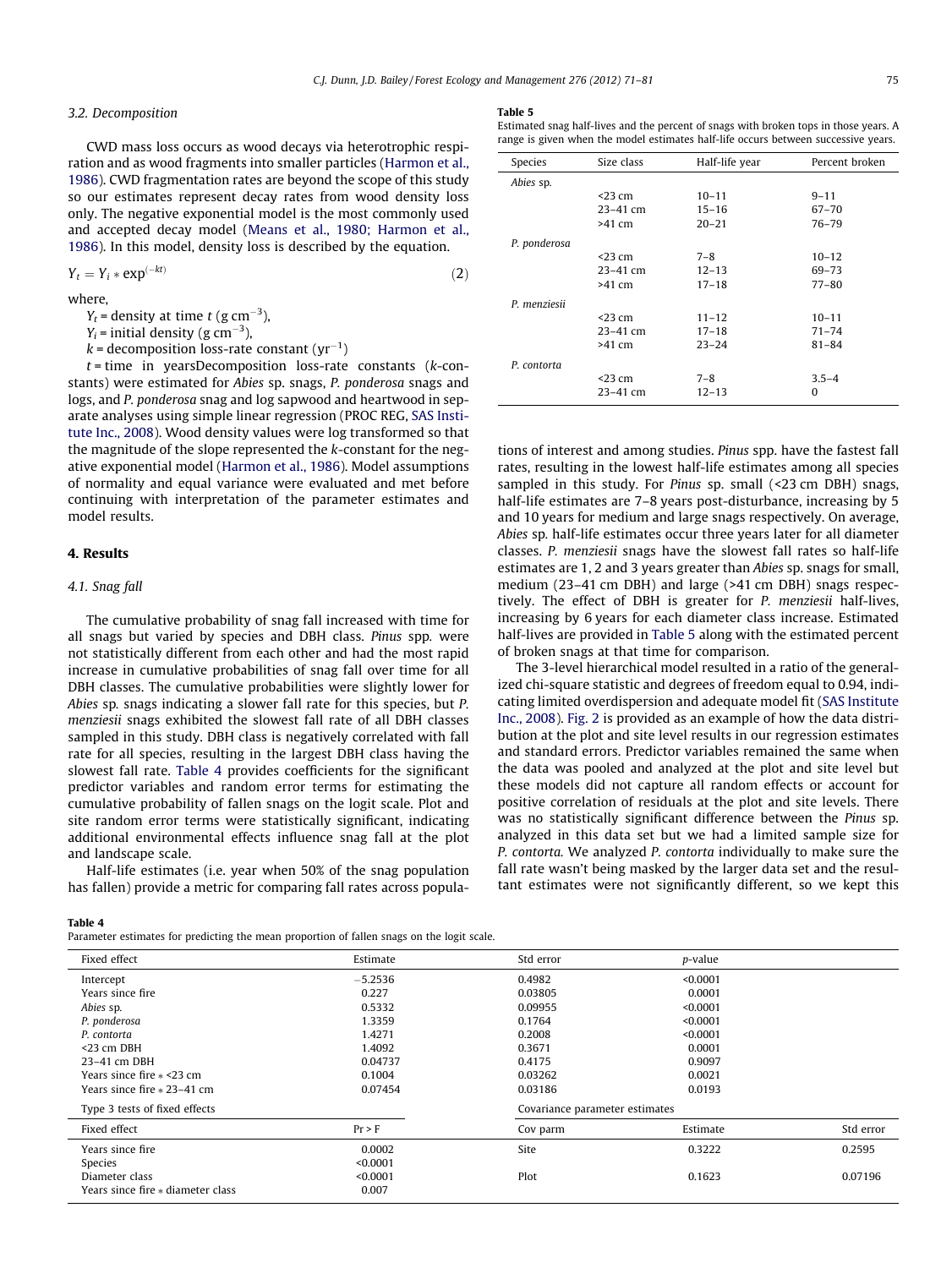<span id="page-5-0"></span>

Fig. 2. An example illustrating the distribution of data at the plot and site level. Open points are plot level proportions and solid points are site level proportions. The solid line is the estimated mean and the shaded region is ±1 standard error. The data used for this example is from Abies sp. snag fall.  $a \le 23$  cm,  $b = 23-41$  cm,  $c \ge 41$  cm DBH.

species in the model. [Fig. 3](#page-6-0) depicts the back-transformed mean proportion of snags fallen during 24 years of early seral successional change following high-severity fire disturbance.

## 4.2. Snag breakage

The cumulative probability of snag breakage increased with time for all snags and also varied by species and DBH class. P. ponderosa snags break at the highest rate for all size classes, concurrent with high fall rates. In contrast, P. contorta snags have the slowest breakage rate for small snags and no observed breakage for medium snags, indicating these snags tend to fall intact. Abies sp. and P. menziesii have relatively moderate breakage rates and are not statistically different from each other. In contrast to fall rates, small DBH classes have a significantly slower breakage rate than other size classes but there is little difference between medium and large DBH classes within a sampled species. The majority of small DBH class snags fall before significant proportions break, increasing the variability in later years as depicted in [Fig. 3.](#page-6-0) [Table](#page-7-0) [6](#page-7-0) provides coefficients for the significant predictor variables and random error terms for estimating the cumulative probability of snags with broken tops on the logit scale.

Snag breakage rates were estimated using a 3-level hierarchical model with site and plot random error terms. The ratio of the generalized chi-square statistic and degrees of freedom equaled 1.11, indicating limited overdispersion and adequate model fit ([SAS](#page-10-0) [Institute Inc., 2008\)](#page-10-0). Relative to snag fall, there is a larger site effect for breakage indicating environmental factors at this spatial scale have a greater influence on snag breakage than snag fall. Plot level random environmental effects have similar magnitudes for fall and breakage. More variability occurs in our estimates of snag top breakage than snag fall as depicted in [Fig. 3.](#page-6-0)

Break height was positively correlated with DBH and negatively correlated with years since fire. For each 1 cm DBH increase, median break height increased by  $1.98\%$  ( $p < 0.0001$ , 95% CI of 1.67% to 2.29%). A one year increase in time since fire decreased the median break height by 4.27% (p-value <0.0001, 95% CI of 2.24% to 6.27%). Statistical analysis indicated a slight species effect but the Bayesian Information Criterion was not significantly different (i.e. a difference of <2) between models with and without the species variable so we selected the simpler model. Site and plot covariance parameter estimates were small (0.01156 and 0.04951, respectively) and not statistically significant from zero, indicating snag break height is dominantly controlled by snag level factors.

### 4.3. Decomposition

Decomposition loss rate-constants varied by species and increased as snags fragmented into logs. Abies sp. snags had an estimated decomposition loss rate-constant of  $k = 0.0179 \text{ yr}^{-1}$  $(SE = 0.00533, p-value = 0.0014)$  but *P. ponderosa* snags did not exhibit significant decay  $(k = 0.0024 \text{ yr}^{-1}$ , SE = 0.00518, p-value = 0.6414). In contrast, we did find statistically significant decay of *P.* ponderosa  $\log s$  ( $k = 0.0243$  yr<sup>-1</sup>, SE = 0.0073, p-value = 0.0023) confirming the hypothesized increase in CWD decay rates as snags fragment into logs. We also found P. ponderosa log sapwood decayed more rapidly than its heartwood, demonstrating the effect of decay resistant compounds on decay rates. Regression coefficients for estimating the decomposition loss rate-constants are provided in [Table 7.](#page-7-0) The absolute values of the regression slopes are the decomposition loss-rate constants for each substrate and are the primary variable of interest in this analysis.

Although not directly sampled, the back-transformed intercepts are an estimate of mean wood density immediately following fire disturbance and are useful for providing a simple check on whether a decay lag exists. All of our intercept values are within the natural variability of green trees of these species indicating decay follows a negative exponential trend immediately following fire mortality [\(Bergman et al., 2010](#page-9-0)).

#### 5. Discussion

#### 5.1. Snag dynamics

Fire is a pulse disturbance creating stand- and landscape-level change in CWD abundance, removing existing CWD while simultaneously creating others. Early seral, post-fire environments are spatially and temporally dynamic systems with a gradient of eco-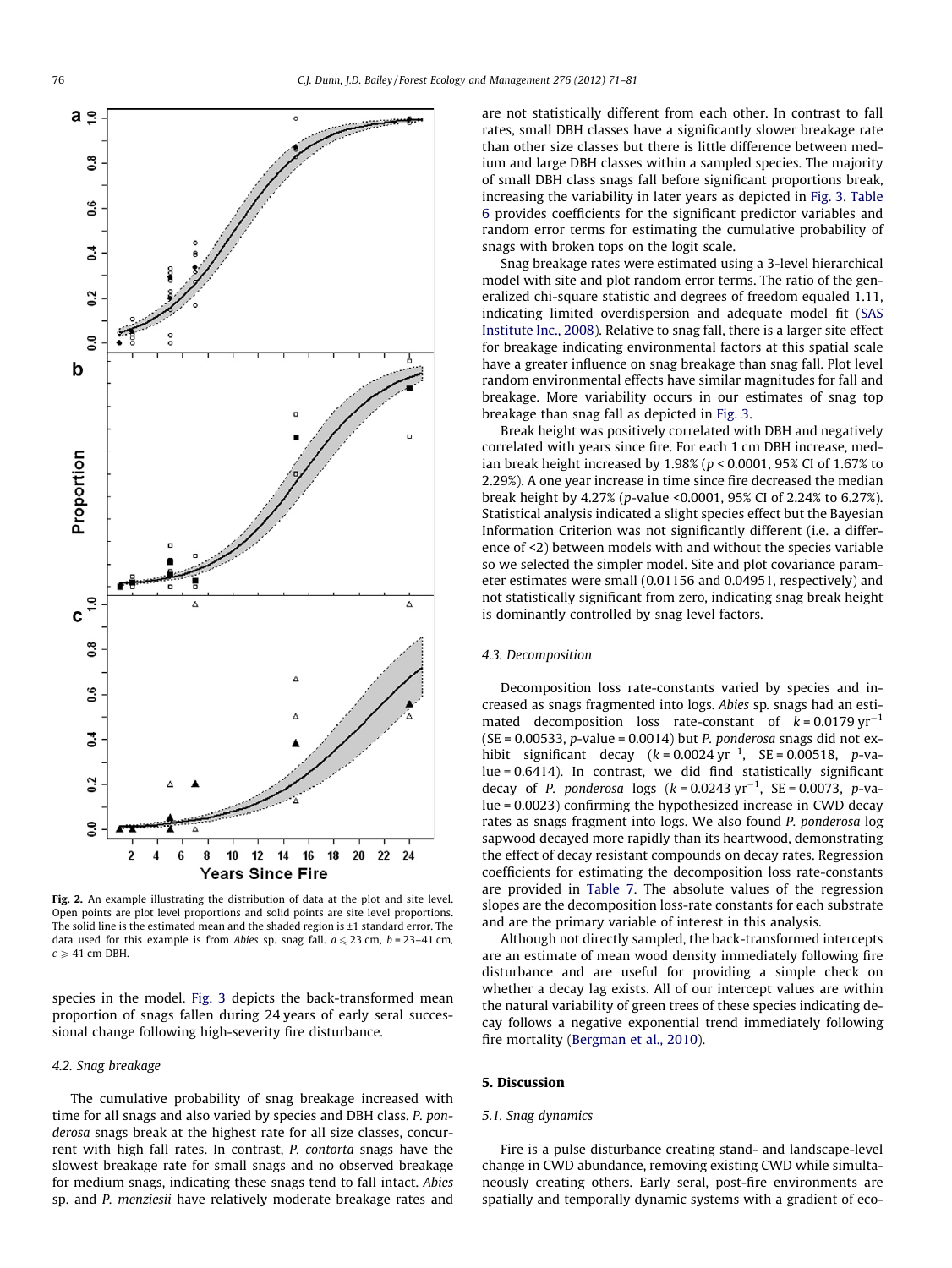<span id="page-6-0"></span>

Fig. 3. Logistic regression curves of the proportion of fallen and broken snags by species, size class and year since fire.  $a \le 23$  cm,  $b = 23-41$  cm,  $c \ge 41$  cm DBH. Vertical dashed lines represent proportions of 0.50, or half-life estimates for snag fall and breakage. Solid lines are mean proportions and shaded areas represent ±1 standard error.

logical characteristics. Over time, the abundance of standing and surface CWD is dependent on successional changes that can be largely described by species composition and diameter distributions. Demographic characteristics of snag populations are dependent on pre-fire stand conditions, total mortality and the amount of time since the disturbance.

The initiation of snag fall varies by species and size class but in general, large snags have a longer lag period ([Table 2](#page-3-0)). These trends are consistent with other studies with lag periods between 2 and 3 years and evidence of limited snag fall up to 5 years after death, particularly for larger size classes [\(Bull, 1983; Everett et al., 1999;](#page-9-0) [Keen, 1955; Mitchell and Preisler, 1998; Schmid et al., 1985](#page-9-0)). Lag periods are followed by relatively slow rates of attrition for up to

10 years depending on species and DBH (Fig. 3). After initiation, small snags exhibit surprisingly similar fall rates among species and across broad geographic regions. The majority of published half-life estimates for small snags are  $\sim$ 7 years (range 5–10 years), equivalent to our estimate for Abies sp., P. ponderosa, P. contorta and only slightly less than our observed estimate for P. menziesii snags. As DBH increases, fall rates decrease across species regardless of geographic region ([Chambers and Mast, 2005; Dahms,](#page-9-0) [1949; Everett et al., 1999; Morrison and Raphael, 1993\)](#page-9-0). DBH likely has a continuous effect on fall rates explaining some of the variation in our size-class estimates. In particular, very large snags (i.e. >70 cm DBH) could have much longer half-lives than our estimates, as suggested by studies reporting half-lives as great as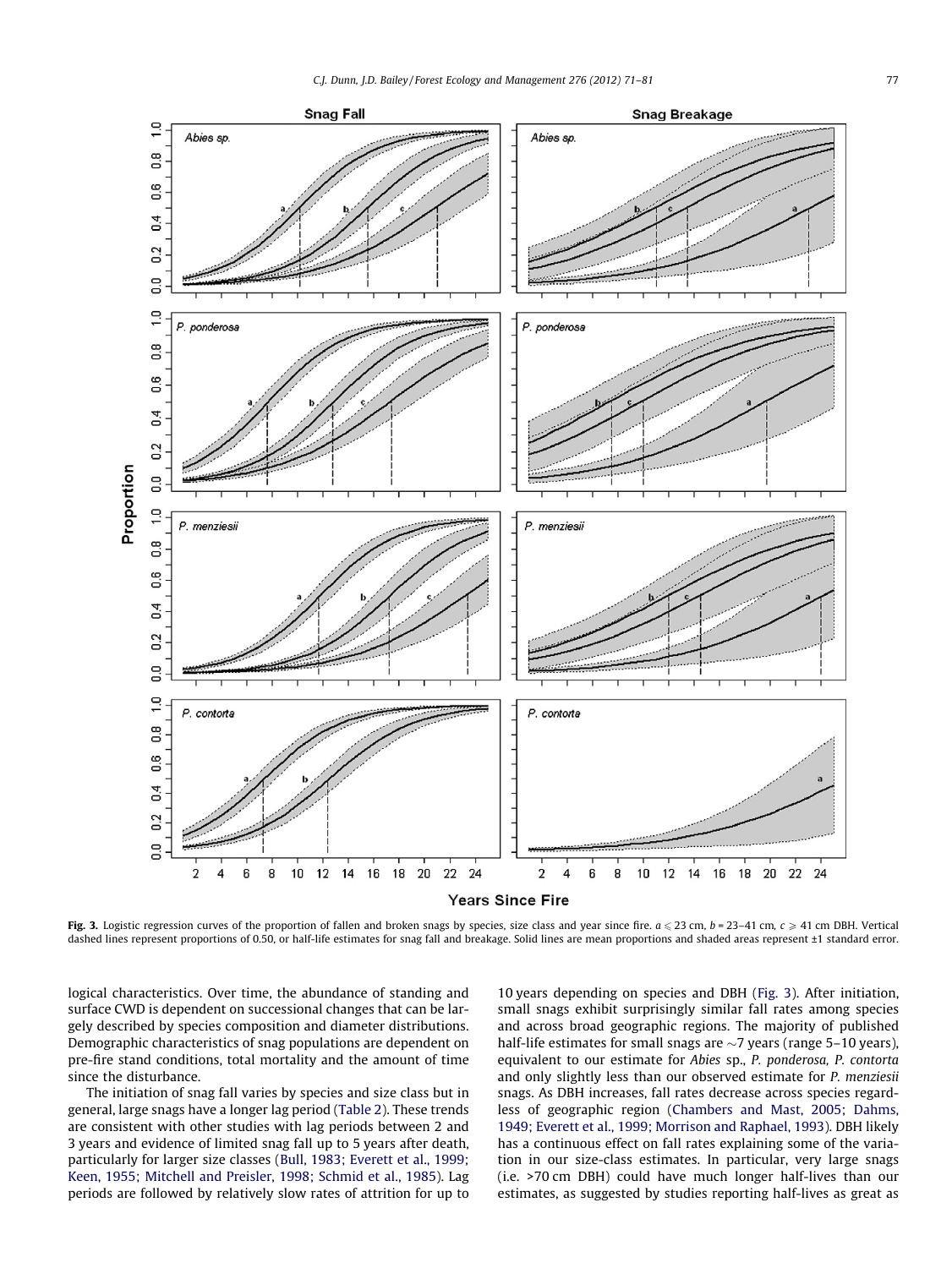#### <span id="page-7-0"></span>Table 6

Parameter estimates for predicting mean proportion of snags broken on the logit scale.

| Fixed effect                  | Estimate  | Std error | p-value                        |           |  |  |  |
|-------------------------------|-----------|-----------|--------------------------------|-----------|--|--|--|
| Intercept                     | $-2.4618$ | 0.7607    | 0.0212                         |           |  |  |  |
| Years since fire              | 0.1711    | 0.06691   | 0.0482                         |           |  |  |  |
| Abies sp.                     | 0.1847    | 0.1671    | 0.2688                         |           |  |  |  |
| P. ponderosa                  | 0.7864    | 0.2218    | 0.0004                         |           |  |  |  |
| P. contorta                   | $-0.3252$ | 0.4917    | 0.5084                         |           |  |  |  |
| <23 cm DBH                    | $-1.6714$ | 0.1873    | < 0.0001                       |           |  |  |  |
| 23-41 cm DBH                  | 0.4238    | 0.1806    | 0.019                          |           |  |  |  |
| Type 3 tests of fixed effects |           |           | Covariance parameter estimates |           |  |  |  |
| Fixed effect                  | Pr > F    | Cov Parm  | Estimate                       | Std error |  |  |  |
| Years since fire              | 0.0482    | Site      | 1.5991                         | 1.1193    |  |  |  |
| Species                       | 0.0018    |           |                                |           |  |  |  |
| Diameter class                | < 0.0001  | Plot      | 0.1695                         | 0.08242   |  |  |  |
|                               |           |           |                                |           |  |  |  |

#### Table 7

Regression coefficients for decay rates of Abies sp. snags and P. ponderosa snags and logs. Slopes represent the decomposition loss-rate constant for an exponential decay model.

| Substrate                                | Estimate                                                | Std error          | p-value            | LCL <sup>1</sup>         | UCL <sup>1</sup>         |
|------------------------------------------|---------------------------------------------------------|--------------------|--------------------|--------------------------|--------------------------|
| Abies sp. snags<br>Intercept<br>Slope    | $-1.06375$<br>$-0.0179$                                 | 0.02427<br>0.00533 | < 0.0001<br>0.0014 | $-1.11236$<br>$-0.02857$ | $-1.01515$<br>$-0.00722$ |
| P. ponderosa snags<br>Intercept<br>Slope | $-1.04721$<br>$-0.00242$                                | 0.02362<br>0.00518 | < 0.0001<br>0.6414 | $-1.0945$<br>$-0.0128$   | $-0.9999$<br>0.0079      |
| Intercept<br>Slope                       | P. ponderosa snag sapwood<br>$-1.0498$<br>$-0.00379$    | 0.02503<br>0.00549 | < 0.0001<br>0.493  | $-1.09991$<br>$-0.01477$ | $-0.99969$<br>0.0072     |
| Intercept<br>Slope                       | P. ponderosa snag heartwood<br>$-0.98476$<br>$-0.01013$ | 0.02835<br>0.00622 | < 0.0001<br>0.1087 | $-1.0452$<br>$-0.02257$  | $-0.928$<br>0.00231      |
| P. ponderosa logs<br>Intercept<br>Slope  | $-0.96224$<br>$-0.0243$                                 | 0.03385<br>0.0073  | < 0.0001<br>0.0023 | $-1.0309$<br>$-0.388$    | $-0.89358$<br>$-0.0092$  |
| Intercept<br>Slope                       | P. ponderosa log sapwood<br>$-0.98298$<br>$-0.0373$     | 0.05229<br>0.01093 | < 0.0001<br>0.0015 | $-1.08884$<br>$-0.05946$ | $-0.87712$<br>$-0.01522$ |
| Intercept<br>Slope                       | P. ponderosa log heartwood<br>$-0.91181$<br>$-0.01642$  | 0.02989<br>0.00635 | < 0.0001<br>0.0139 | $-0.97244$<br>$-0.0293$  | $-0.85119$<br>$-0.00354$ |

95% Confidence limits.

or greater than 60 years post-disturbance ([Everett et al., 1999\)](#page-9-0). Unfortunately, large populations of snags of this size are difficult to find on the landscape so additional estimates could not be made for snags of this size in this study.

Although DBH has a significantly larger impact on fall rates, we did observe variation among species. Fall rates of P. ponderosa and P. contorta were not statistically different, similar to the results reported in a study of these species in northeastern Oregon [\(Bull,](#page-9-0) [1983\)](#page-9-0). We rarely encountered P. contorta snags >41 cm so we would expect higher rates of attrition for populations of P. contorta snags than P. ponderosa since P. ponderosa snags may be larger. Somewhat unexpectedly, Abies sp. snags have slower fall rates than P. ponderosa even though P. ponderosa has greater wood strength [\(Bergman](#page-9-0) [et al., 2010](#page-9-0)). [Landram et al. \(2002\)](#page-10-0) reported half-lives for Abies sp. to be about 2 years longer than P. ponderosa snags in Southern Oregon. [Morrison and Raphael \(1993\)](#page-10-0) reported similar effects. In contrast, P. menziesii snags have the slowest fall rates for all size classes [\(Everett et al., 1999; Russell et al., 2006](#page-9-0)). This species does have the greatest wood strength of all sampled species, suggesting snag fall rates are influenced by a complex interaction of snag decay, top breakage, wood strength and crown/stem weight.

Snag top breakage is positively correlated with time since fire ([Bull, 1983; Chambers and Mast, 2005\)](#page-9-0). The cumulative proportion of snags with broken tops follows consistent trends in diameter classes across all species although there is some variation ([Fig. 3](#page-6-0)). Very little top breakage occurs in small snags (<23 cm DBH), partially a result of their reduced height and exposure to wind. For example, P. contorta snags do not readily break before falling and only snags <23 cm DBH showed any signs of top breakage [\(Bull, 1983; Everett et al., 1999\)](#page-9-0). After 8 years of succession, 50% of small P. contorta snags will have fallen but only 3.5–4% will have broken tops, leaving snag fall as the dominant control of mass transfer. This species has the lowest breakage rates but all small snags have limited breakage [\(Table 5\)](#page-4-0). Medium and large snags (i.e. 23–41 cm and >41 cm DBH) break at significantly higher rates with only slight difference between them. As the cumulative proportion of broken snags increases over time, median snag height continues to decrease. We believe the observed reduction in snag height is a result of multiple breakage events and increased fragmentation of the tops after they break ([Everett et al., 1999\)](#page-9-0). There is evidence that broken snags remain standing longer which could account for some of the observed height reduction ([Chambers and](#page-9-0) [Mast, 2005\)](#page-9-0). Our study approach could not distinguish between the effects of these two factors since we did not track individual snags through time.

Variation in snag fall and breakage rates appears to arise from interactions of applied and resistive forces influenced by environmental factors and tree physiological characteristics. The total amount of applied horizontal and vertical force experienced by an individual snag is dependent on wind speed, crown position, crown architecture and upper bole/crown mass ([Quine and Gardin](#page-10-0)[er, 2007\)](#page-10-0). Snag fall is resisted by the anchoring effect of coarse roots and is directly correlated with total aboveground biomass ([Grier and Logan, 1977](#page-9-0)). Breakage is resisted by the tensile and compressive strength of the snag stem and is correlated with wood density [\(Bergman et al., 2010\)](#page-9-0). Fall and breakage occur when a critical threshold of applied force is reached, dependent on the resistive forces of both roots and stem wood ([Quine and Gardiner,](#page-10-0) [2007\)](#page-10-0).

Although not explicitly tested, our data supports these physical controls on snag fall and breakage, offering plausible explanations for the variation observed. The effect of crown mass and wood strength on breakage rates is most evident with P. contorta snags. This species has relatively low crown mass, moderately-high wood density and experiences little crown breakage ([Bergman et al.,](#page-9-0) [2010; Jenkins et al., 2004\)](#page-9-0). Whether wood density or crown mass is the dominant factor in determining breakage is difficult to discern. For example, P. menziesii has the slowest breakage rates even with relatively high crown mass. But, this species has the highest wood density of all sampled species and appears to be able to resist stem breakage. One dominant resistive force to snag fall is root anchorage. Since root biomass is positively correlated with aboveground biomass, total root resistance is higher in larger DBH snags, partially explaining their slower fall rates. Additionally, in this study many fallen snags resulted from stem failure below 2 m in height so we would expect similar factors to influence snag fall as snag breakage. The point of intra-stem snag failure is dependent on where maximum applied force occurs and the relative tensile and compression strength at that point. The thresholds of crown mass, wood density and root biomass at which breakage and fall occur is beyond the scope of this study, but there is suggestive evidence that they exhibit significant influence.

Environmental factors influence snag fall and breakage at both stand and landscape spatial scales. We found positive correlation among snag fall and breakage at both the plot and site scale. At the plot level, we tested for stand density influences on fall and breakage by including pre-fire total trees per hectare and total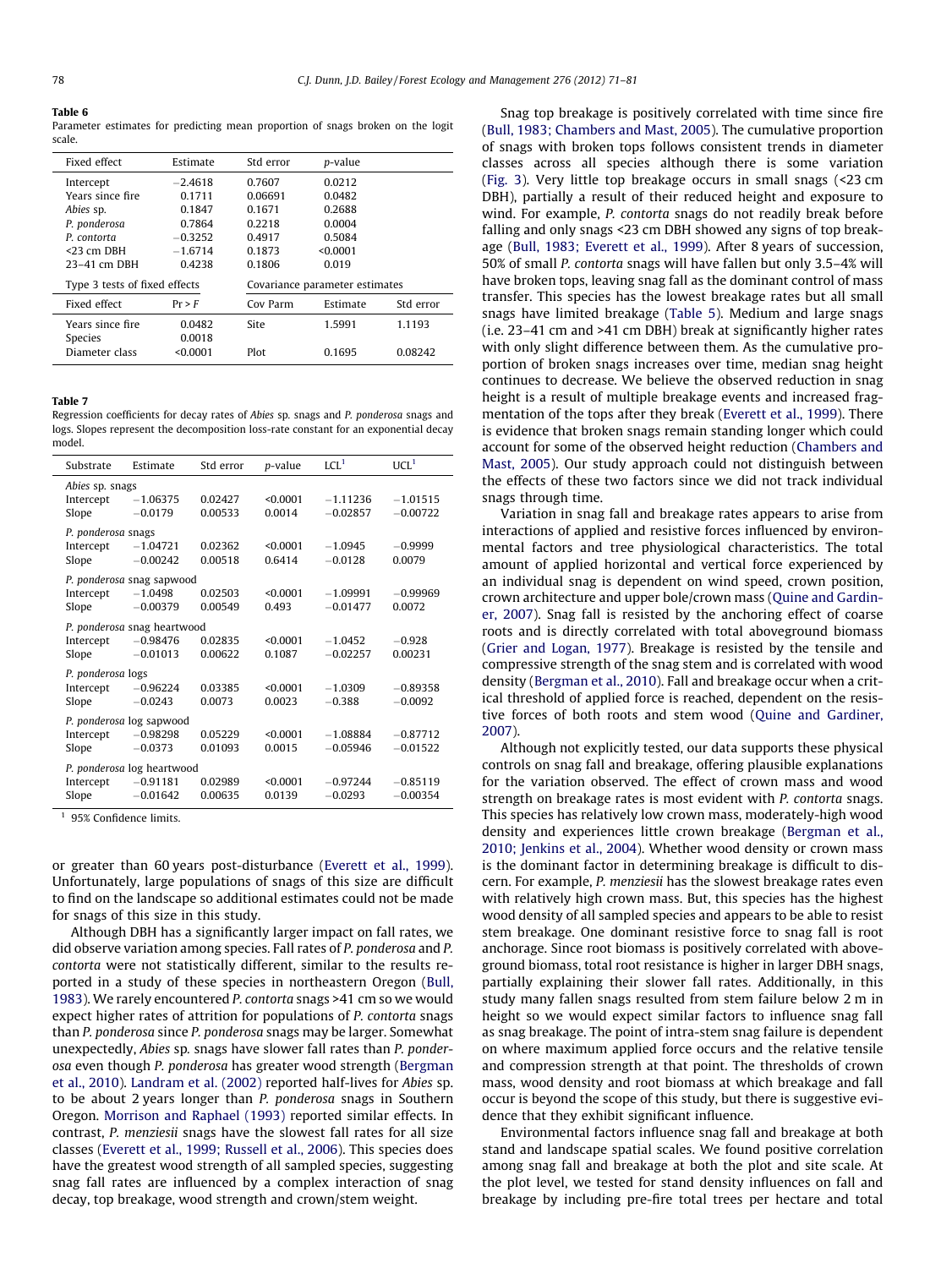basal area, but neither was statistically significant. This isn't surprising since this study focused on high-severity fire sites with few survivors, limiting any potential wind-reducing effects of stand density. We also tested plot level topographic effects by including slope and elevation in the model but found no significant relationship. At the site level, we included environmental predictor variables for average annual precipitation, average maximum temperature and average minimum temperature but found no statistical relationship. This lack of significance could be the result of limited high-level replication, or the limited range of values from our sites.

Snag exposure to wind likely affects fall and breakage rates, but additional investigations are required to test this effect. For example, [Chambers and Mast \(2005\)](#page-9-0) found that, at local scales, the basal area of live trees adjacent to snags reduced fall rates. At a broader scale, variation in fall and breakage rates has been reported across geographic regions due to climate and weather variability. For example, along the Front Range of Colorado, Chinook winds can exceed 75 mph increasing fall rates. [Schmid et al. \(1985\)](#page-10-0) found halflives to be as low as 5 years and as high as 10 years, depending on the landscape position of the snag population evaluated in this region. Wind events do not always lead to increased snag fall and breakage, but as snags become increasingly decayed or have snow and ice loads, a pulse of snag fall or breakage may result.

#### 5.2. Snag and log decomposition

Many factors contribute to the observed variation in decay rates of snags and logs in dry-mixed conifer forests. Snags receive higher amounts of solar radiation than logs due to their vertical orientation and the shading of logs by residual snags and reestablishing vegetation, resulting in higher snag temperature and accelerated evaporation. Wind also accelerates evaporation by disrupting the boundary layer surrounding exposed material, affecting snags greater than logs. Additionally, logs absorb and retain moisture longer into the summer season because they are buried within the snow pack during winter and spring, have reduced water runoff, and are generally in direct contact with the soil surface. These factors reduce the decay rates of snags relative to logs by pushing the decomposition environment of this material beyond optimal moisture thresholds ([Harmon et al., 1986\)](#page-9-0). This effect has been suggested for P. contorta snags within the study region and is evident when comparing our P. ponderosa snag and log decay rates and our Abies sp. snag decay rates with reported log decay rates of A. grandis and A. concolor in this region [\(Busse, 1994; Harmon](#page-9-0) [and Fasth, 2005\)](#page-9-0).

Abies sp. snags exhibited statistically significant decay throughout the stem in contrast to P. ponderosa snag sapwood and heartwood. [Bull et al. \(1997\)](#page-9-0) suggest Abies sp. snags retain bark longer than P. ponderosa snags, increasing moisture retention and improving the decomposition environment of this species. Additionally, the authors suggest P. ponderosa sapwood is slightly more decay resistant than Abies sp. wood resulting in decay rate differences. Comparisons of log and snag decay rates indicate an increasing decay rate as snags fall or break but the magnitude of this change is variable. P. ponderosa snags did not exhibit significant decay but P. ponderosa combined log sapwood and heartwood exhibited decay at a rate of  $k$  = 0.0243 yr<sup>-1</sup>. This k-constant is only slightly less than that reported for P. contorta in Pringle Falls Experimental Forest of central Oregon but greater than those reported by others for P. ponderosa logs in the same forest type [\(Busse, 1994; Harmon and](#page-9-0) [Fasth, 2005\)](#page-9-0). Abies sp. snags decay at a rate  $k$  = 0.0179 yr $^{-1}$ , which is less than reported decay rates for A. grandis and A. concolor logs in this region. An A. grandis log decay rate obtained in central Oregon was reported as  $k$  = 0.038 yr $^{-1}$  ([Harmon and Fasth, 2005\)](#page-9-0) and an A. concolor log decay rate on the Winema National Forest of

southern Oregon was estimated as  $k$  = 0.035  $\rm{yr}^{-1}$  (Harmon, unpublished data).

The influence of substrate quality is most evident when comparing P. ponderosa sapwood and heartwood decay rates. P. ponderosa heartwood contains decay resistant compounds such as tannins, resins, waxes, and polyphenols ([Harmon et al., 1986\)](#page-9-0). These compounds result in heartwood decaying at approximately 50% of the rate of its sapwood. Allometric equations are not available for estimating the proportion of heartwood present within P. ponderosa CWD, but it is positively correlated with DBH and age of a tree suggesting older, large trees will decay at a slower rate than younger, smaller trees after death ([Bull et al., 1997](#page-9-0)). P. ponderosa's sapwood k-constant is similar to other non-decay resistant woody necromass in this geographic region ([Harmon and Fasth,](#page-9-0) [2005](#page-9-0)). The similarity in these estimates suggests non-decay resistant woody substrates decay at similar rates within a geographic region, regardless of species, after the necromass has transferred to the soil surface.

The higher decay rate but slower fall rate for Abies sp. than P. ponderosa snags contradicts the anticipated effects of decay on snag dynamics. There are plausible causes of this interaction that build off the previous discussion in snag dynamics. Our sampling methods investigated decay systematically across snag stems but always above 1.5 m in height. We expect moisture wicking to occur at least to this height, resulting in moisture conditions and decay rates equivalent to logs. A snag that breaks below 2 m in height is still considered fallen in this study. Since the outer portion of snag stems (i.e. sapwood) provide disproportionately more resistance to complete structural failure than the center, decay of this portion of the stem is more influential on fall rates [\(Quine and](#page-10-0) [Gardiner, 2007\)](#page-10-0). As previously discussed, P. ponderosa log sapwood decay rate is not significantly different than Abies sp. log decay rates resulting in similar reductions in tensile strength of these species. Since P. ponderosa has relatively higher stem and crown mass in these forest types, more force is applied on the lower stem tensile strength of P. ponderosa than Abies sp. snags, resulting in higher fall rates of P. ponderosa snags.

We believe additional factors might affect the observed difference in breakage rates of these species. Abies sp. snags have moderate crown mass, relatively low wood density and low breakage rates. We believe the increased vertical distribution of crown mass along the stem of this shade tolerant species distributes the applied force created by the crown mass to a broader region of the stem, reducing its stress to a particular point along the stem. In contrast, shade intolerant P. ponderosa snags have higher crown mass and a greater degree of concentration of this mass towards the upper bole, increasing stress on the stem. Additionally, P. ponderosa snags tend to have larger branch diameters that have a greater negative effect on the structural integrity of the stem, potentially reducing the strength of this species more than Abies sp. snags ([Brown, 1978; Quine and Gardiner, 2007\)](#page-9-0). This study cannot explicitly discern the driving mechanisms behind the interaction of decay and snag dynamics, but these are plausible explanations that could be explained with further investigation.

## 5.3. Management implications

Individual characteristics of CWD are important to consider in management strategies of dry-mixed conifer forests since temporal trajectories are variable among species and DBH classes. For example, large P. menziesii snags have the potential to stand longer with less top breakage than other snag species. They also have the lowest decay rates of any species in this forest type ([Harmon and Fasth,](#page-9-0) [2005](#page-9-0)) and can be selected over other species to improve retention of sound CWD. But, longevity of sound snags and logs should not be the only characteristic incorporated into management regimes.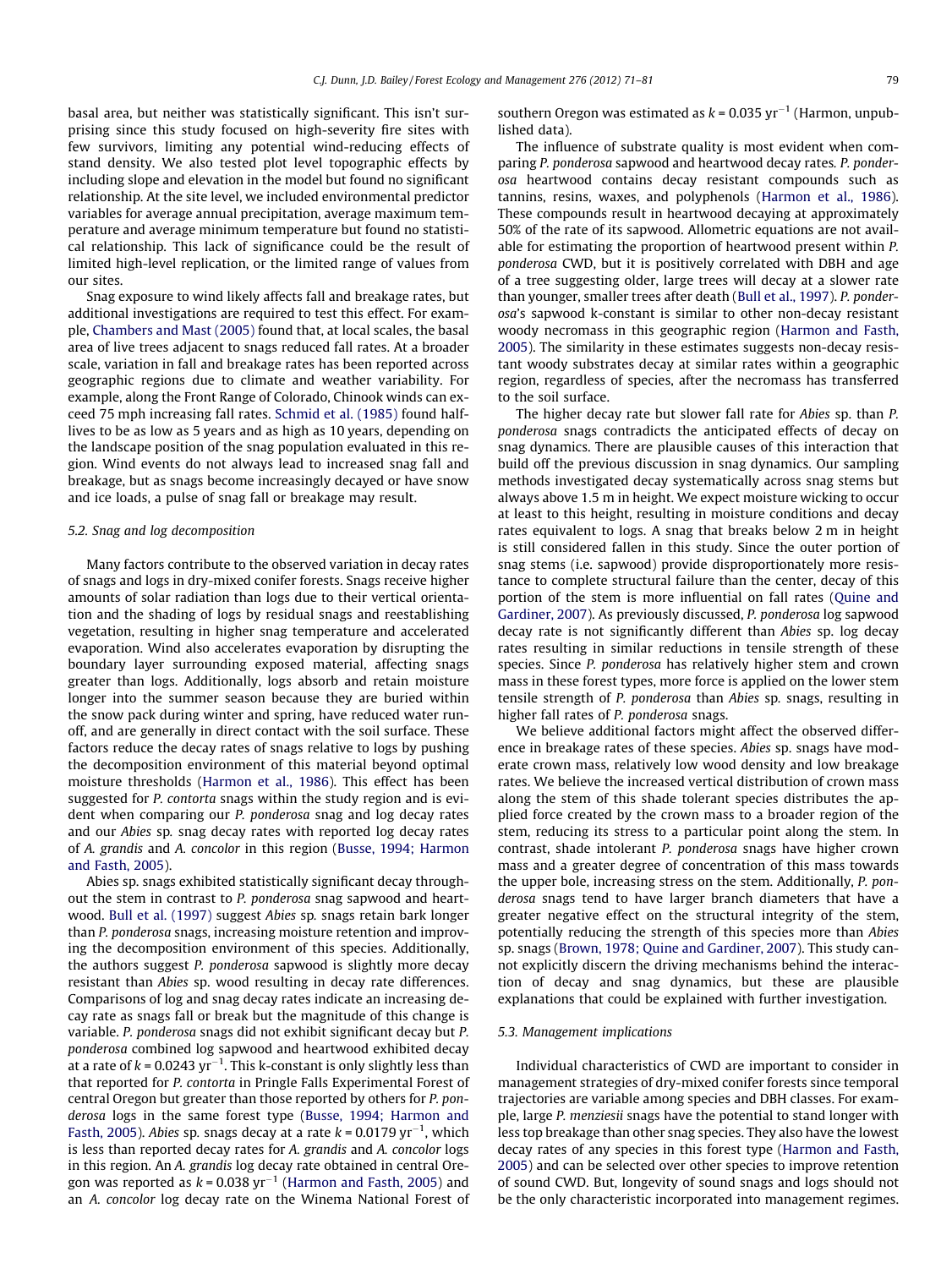<span id="page-9-0"></span>Top breakage appears to be important for primary cavity nesters. Bull (1983) reported that 13 of 15 of the P. ponderosa snags used for nesting had broken tops and that the cavities were excavated between 3 and 8 years following mortality. Chambers and Mast (2005) also reported that larger DBH snags with broken tops were more likely to be used as cavity nesting sites relative to unbroken, smaller snags. These habitat structures are more likely to be met by medium and large P. ponderosa snags. Additionally, some species prefer soft snags and logs that are more easily excavated, so selecting for Abies sp. snags promotes this type of CWD 10–20 years sooner than other species. Rapid decay of CWD may be particularly important for the timing of nutrient release and more rapid development of the soil profile [\(Triska and Cromack, 1980](#page-10-0)). Selection and retention of a variety of species and DBH will greatly improve the likelihood of meeting the various ecological functions CWD provides.

Early seral habitats have a distinct beginning point but are not static environments, continually changing over time as snags break, fall and decay while forest vegetation recovers. When considering retention of these habitats, the distribution of snag species and DBH within a stand can be used to predict the future trajectory of CWD and their ability to meet ecological and management needs. In dry-mixed conifer forests, stands can be composed entirely of Abies sp. that decay rapidly, not meeting the needs of primary cavity nesters beyond 5–10 years but providing good habitat for saprophyte communities sooner than other snag species. Eventually, a lag in CWD habitat will occur within a stand depending on the specific needs of the species utilizing the resource ([Thomas et al., 1979\)](#page-10-0). For example, cavity nesting species preferring large, broken snags with structural rigidity may lose this resource within 15–20 years. It could be >100 years before these structures develop again depending on site productivity and how quickly the next tree cohort establishes (Harmon, 2009). If several stands cannot be retained with various conditions, choosing stands with a mix of species and size classes has the potential to meet more ecological needs across a broader temporal scale.

#### 6. Conclusions

Following high-severity fire in Oregon's Eastern Cascades, a pulse of CWD is created that persists as both snags and logs in predictable trends. Within these early seral environments, we found variation in fall and breakage rates among species and across diameter classes. Additionally, decay rates varied by species and between snags and logs that, when combined with snag fall and breakage, create diversity in habitat structure and resource availability over time. We recommend additional investigation into these complex, highly dynamic landscapes to better understand environmental controls on CWD dynamics. In particular, mixedseverity fires create spatially diverse landscapes with areas experiencing low- (<25% overstory tree mortality), moderate- (25–75% overstory tree mortality) and high-severity (>75% overstory tree mortality) disturbance (Agee, 1993). Early seral habitats only constitute a portion of the post-fire landscape, ranging from 40% to 70% of the fire areas we studied, an amount likely greater than historically occurred ([Hessburg et al., 2005\)](#page-10-0). Coarse wood is generated across post-fire landscapes but CWD dynamics and decay could vary across the fire severity gradient. Additionally, surrounding forest conditions are very different which may affect the quality of nesting, roosting or foraging resources, thus making these early seral environments unique (Fontaine et al., 2009; McComb, 2007). Obtaining a better understanding of variation across these landscapes would help link temporal dynamics to the spatial distribution of CWD at individual, stand and landscape scales ensuring adequate availability across broader spatial and temporal scales.

### Acknowledgments

The authors would like to thank Dr. Mark E. Harmon, Jay Sexton and Becky Fasth for their assistance in methodology and analysis of the decomposition portion of this study. We would also like to thank Emily Comfort, Laurie Gilligan, Alex Gonsiewski, Mike Messier, and Chaylon Shuffield for assistance in collecting this data which included the felling of hazardous trees. Additionally, we would like to thank the anonymous reviewers who provided invaluable improvements to this manuscript. This project was generously funded by the College of Forestry at Oregon State University.

## References

- Agee, J.K., 1993. Fire Ecology of Pacific Northwest Forests. Island Press, Washington, D.C., pp. 493.
- Bergman, R., Cai, Z., Carll, C.G., Clausen, C.A., Dietenberger, M.A., Falk, R.H., Frihart, C.R., Glass, S.V., Hunt, C.G., Ibach, R.E., Kretschmann, D.E., Rammer, D.R., Ross, R.J., Stark, N.M., Wacker, J.P., Wang, X., White, R.H., Wiedenhoeft, H.C., Wiemann, M.C., Zelinka, S.L., 2010. Wood Handbook: Wood as an Engineering Material. USDA Forest Service General Technical Report FPL-GTR-190. Forest Service, Forest Products Laboratory, Madison, WI.
- Bolker, B.M., Brooks, M.E., Clark, C.J., Geange, S.W., Poulsen, J.R., Stevens, M.H., White, J.S., 2008. Generalized linear mixed models: a practical guide for ecology and evolution. Trends Ecol. Evol. 24, 127–135.
- Brown, J. K., 1978. Weight and Density of Crowns for Rocky Mountain Conifers. USDA Forest Service Research paper INT-197. Intermountain Forest and Range Experiment Station, Ogden, Utah.
- Brown, J.K., Reinhardt, E.D., Kramer, K.A., 2003. Coarse Woody Debris: Managing Benefits and Fire Hazard in the Recovering Forest. USDA Forest Service General Technical Report RMRS-GTR-105. Rocky Mt. Research Station, Ogden, UT.
- Bull, E.L., 1983. Longevity of snags and their use by woodpeckers. In: Davis, J.W., Goodwin, G.A., Ockenfels, R.A. (Eds.), Snag Habitat Management, Proceedings of the Symposium. USDA Forest Service General Technical Report RM-99. Flagstaff, AZ. pp. 64–67.
- Bull, E.L., Parks, C.G., Torgersen, T.R., 1997. Trees and Logs Important to Wildlife in the Interior Columbia River Basin. USDA Forest Service General Technical Report PNW-GTR-391. Pacific Northwest Research Station, Portland, OR.
- Busse, M.D., 1994. Downed Stem-Wood Decomposition in Lodgepole Pine Forests of Central Oregon. Soil Sci. Soc. Am. J. 5, 221–227.
- Chambers, C.L., Mast, J.N., 2005. Ponderosa pine snag dynamics and cavity excavation following wildfire in northern Arizona. For. Ecol. Manage. 216, 227–240.
- Dahms, W.G., 1949. How Long do Ponderosa Pine Snags Stand? USDA Forest Service Research Note 57. Pacific Northwest Forest and Range Experiment Station, Portland, OR.
- Everett, R., Lehmkuhl, J., Schellhaas, R., Ohlson, P., Keenum, D., Riesterer, H., Spurbeck, D., 1999. Snag dynamics in a chronosequence of 26 wildfires on the East Slope of the Cascade range in Washington state, USA. Int. J. Wildland Fire 9, 223–234.
- Fontaine, J.B., Donato, D.C., Robinson, W.D., Law, B.E., Kaufmann, J.B., 2009. Bird communities following high-severity fire: response to single and repeat fires in a mixed-evergreen forest, Oregon, USA. For. Ecol. Manage. 257, 1496–1504.
- Franklin, J.F., Shugart, H.H., Harmon, M.E., 1987. Tree death as an ecological process. BioScience 37, 550–556.
- Franklin, J.F., Dyrness, C.T., 1988. Natural Vegetation of Oregon and Washington. Oregon State University Press, Corvallis, OR, pp. 452.
- Grier, C.C., and R.S.Logan.1977. Old-growth Pseudotsuga menziesii communities of a western Oregon watershed: biomass distribution and production budgets. Ecol. Monogr. 47, 373–400.
- Harmon, M.E., Franklin, J.F., Swanson, F.J., Sollins, P., Gregory, S.V., Lattin, J.D., Anderson, N.H., Cline, S.P., Aumen, N.G., Sedell, J.R., Lienkaemper, G.W., Cromack, K., Cummins, J.R., Cummins, K.W., 1986. Ecology of coarse woody debris in temperate ecosystems. Adv. Ecol. Res. 15, 133–302.
- Harmon M.E., Sexton J., 1996: Guidelines for Measurements of Woody Detritus in Forest Ecosystems. US LTER publication No. 20. University of Washington, Seattle, WA. p. 34.
- Harmon, M.E., 2002. Moving towards a New Paradigm for Woody Detritus Management. USDA Forest Service General Technical Report PSW-GTR-181. Pacific Southwest Research Station, Albany, CA.
- Harmon, M.E., Fasth, B., 2005. Stem decomposition rates of seventeen tree species in western USA. H.J. Andrews Experimental Forest Report. [\(http://](http://andrewsforest.oregonstate.edu/pubs/webdocs/reports/decomp/cwd_decomp_web.htm) [andrewsforest.oregonstate.edu/pubs/webdocs/reports/decomp/cwd\\_decomp\\_](http://andrewsforest.oregonstate.edu/pubs/webdocs/reports/decomp/cwd_decomp_web.htm) [web.htm](http://andrewsforest.oregonstate.edu/pubs/webdocs/reports/decomp/cwd_decomp_web.htm)).
- Harmon, M.E., 2009. Woody detritus mass and its contribution to carbon dynamics of old-growth forests: the temporal context. In: Wirth, C., Gerd, G., Heimann, M.